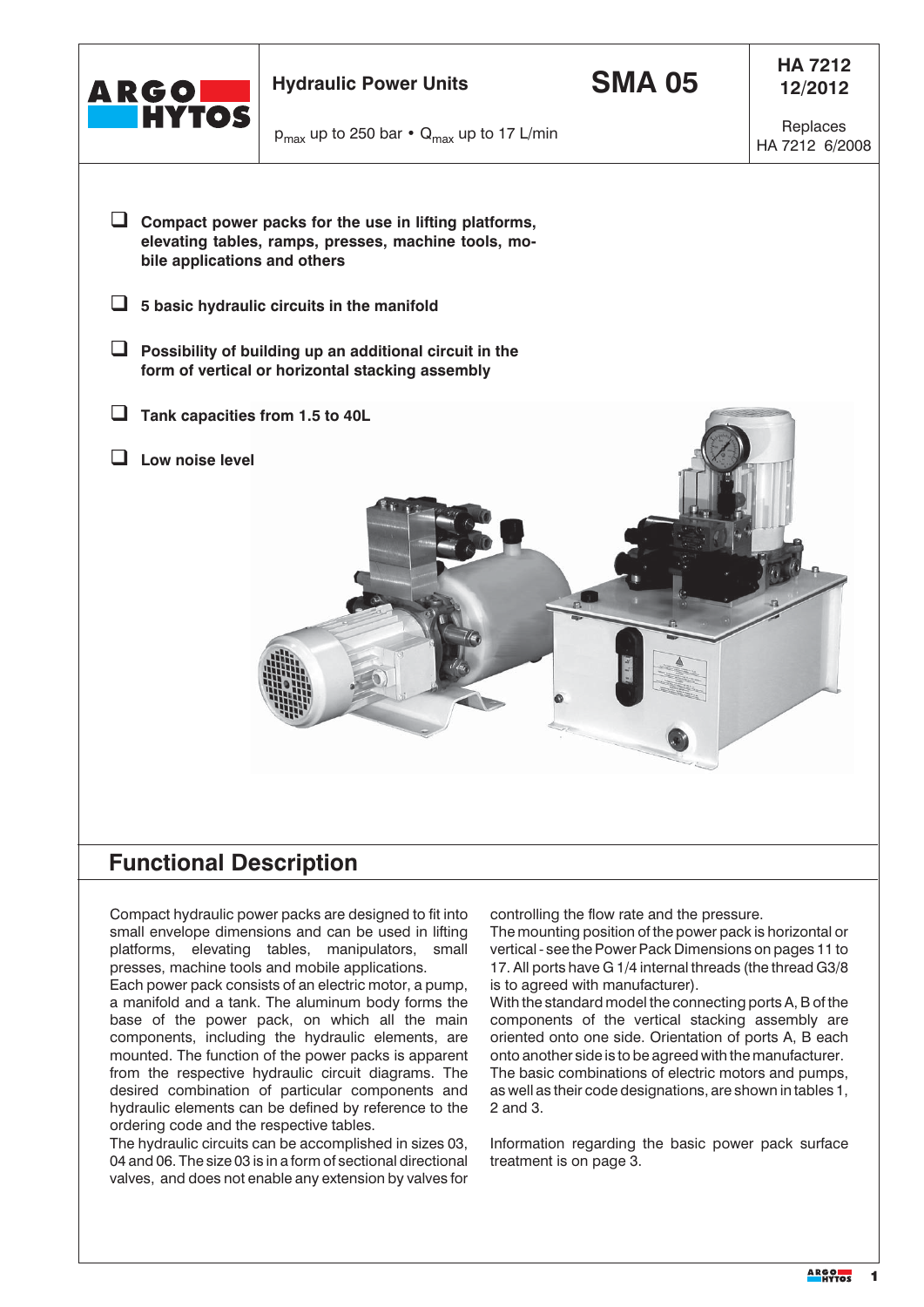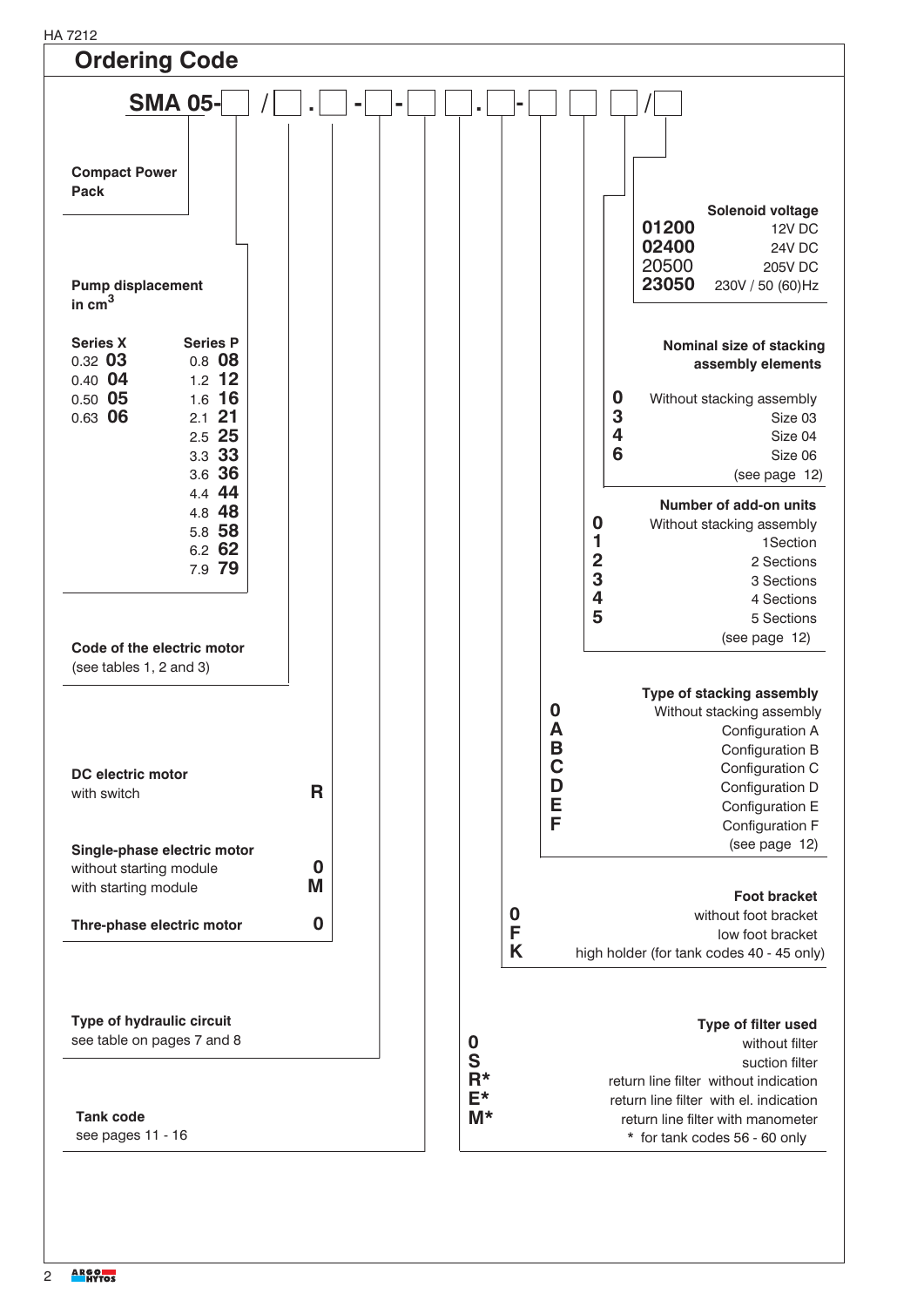| <b>Technical Data</b>                                      |                    |                                                         |                                        |                |  |  |  |
|------------------------------------------------------------|--------------------|---------------------------------------------------------|----------------------------------------|----------------|--|--|--|
| Flow rate                                                  | L/min              |                                                         | to tables 1, 2 and 3                   |                |  |  |  |
| Working pressure                                           | bar                |                                                         | to tables 1, 2 and 3                   |                |  |  |  |
| Tank capacity                                              | L                  |                                                         | $1.5 - 40$                             |                |  |  |  |
| Type of pump                                               |                    |                                                         | external gear pump, left-hand rotation |                |  |  |  |
| Nominal pressure / max. pressure                           | bar                |                                                         | to tables 1, 2                         |                |  |  |  |
| Power of electric motor                                    |                    |                                                         | to tables 1, 2 and 3                   |                |  |  |  |
| Type of electric motor                                     |                    | single phase                                            | three phase                            | DC             |  |  |  |
| Voltage of the electric motor                              | $\vee$             | 230                                                     | 230/400                                | 12/24          |  |  |  |
| Frequency                                                  | Hz                 | 50                                                      | 50                                     |                |  |  |  |
| Electric motor enclosure type / insulation class           |                    | IP 55/F                                                 | IP 55/F                                | <b>IP 43/F</b> |  |  |  |
| Voltage of directional valves                              | $\vee$             |                                                         | 12DC, 24DC, 205DC, 230AC               |                |  |  |  |
| Hydraulic fluid                                            |                    | Hydraulic oils of power classes (HL, HLP) to DIN 51 524 |                                        |                |  |  |  |
| Oil Conductivity                                           | pS/m               | $\geq 500$ on 20 $^{\circ}$ C                           |                                        |                |  |  |  |
| Viscosity range                                            | mm <sup>2</sup> /s | 20100                                                   |                                        |                |  |  |  |
| Max. degree of fluid contamination                         |                    |                                                         | Class 21/18/15 to ISO 4406 (1999).     |                |  |  |  |
| Filtration (suction/return/)                               | $\mu$ m            | 60/12                                                   |                                        |                |  |  |  |
| Fluid temperature range                                    | $^{\circ}C$        |                                                         | $0+70$                                 |                |  |  |  |
| Fluid temperature range for a short term 10<br>minute max. | $^{\circ}C$        | -20 minimum<br>$+80$ maximum                            |                                        |                |  |  |  |
| Ambient temperature range                                  | $^{\circ}C$        |                                                         | $-25+50$                               |                |  |  |  |
| Thread of the connectiong ports P, T, A, B, M              |                    | G1/4 (A, B G3/8 - per request)                          |                                        |                |  |  |  |
| Working position                                           |                    | horizontal, vertical                                    |                                        |                |  |  |  |

# **Standard Surface Treatment**

| <b>Model</b>                              | <b>Material used</b>           | <b>Surface treatment</b>  |  |  |  |  |  |  |  |
|-------------------------------------------|--------------------------------|---------------------------|--|--|--|--|--|--|--|
| Cylindrical sheet tank                    | Sheet steel                    | Komaxit RAL 7030          |  |  |  |  |  |  |  |
| Square sheet tank/cover                   | Sheet steel                    | Komaxit RAL 7030          |  |  |  |  |  |  |  |
| Cylindrical plastic tank                  | BOREALIS ME 8131 (transparent) | Without surface treatment |  |  |  |  |  |  |  |
| Square plastic tank                       | <b>MOSTEN</b> (transparent)    | Without surface treatment |  |  |  |  |  |  |  |
|                                           | DC electric motor              | Zinc coated               |  |  |  |  |  |  |  |
|                                           | AC electric motor              | <b>RAL 7030</b>           |  |  |  |  |  |  |  |
| Other components to manufacturer standard |                                |                           |  |  |  |  |  |  |  |

Other surface treatment - is to agreed with manufacturer.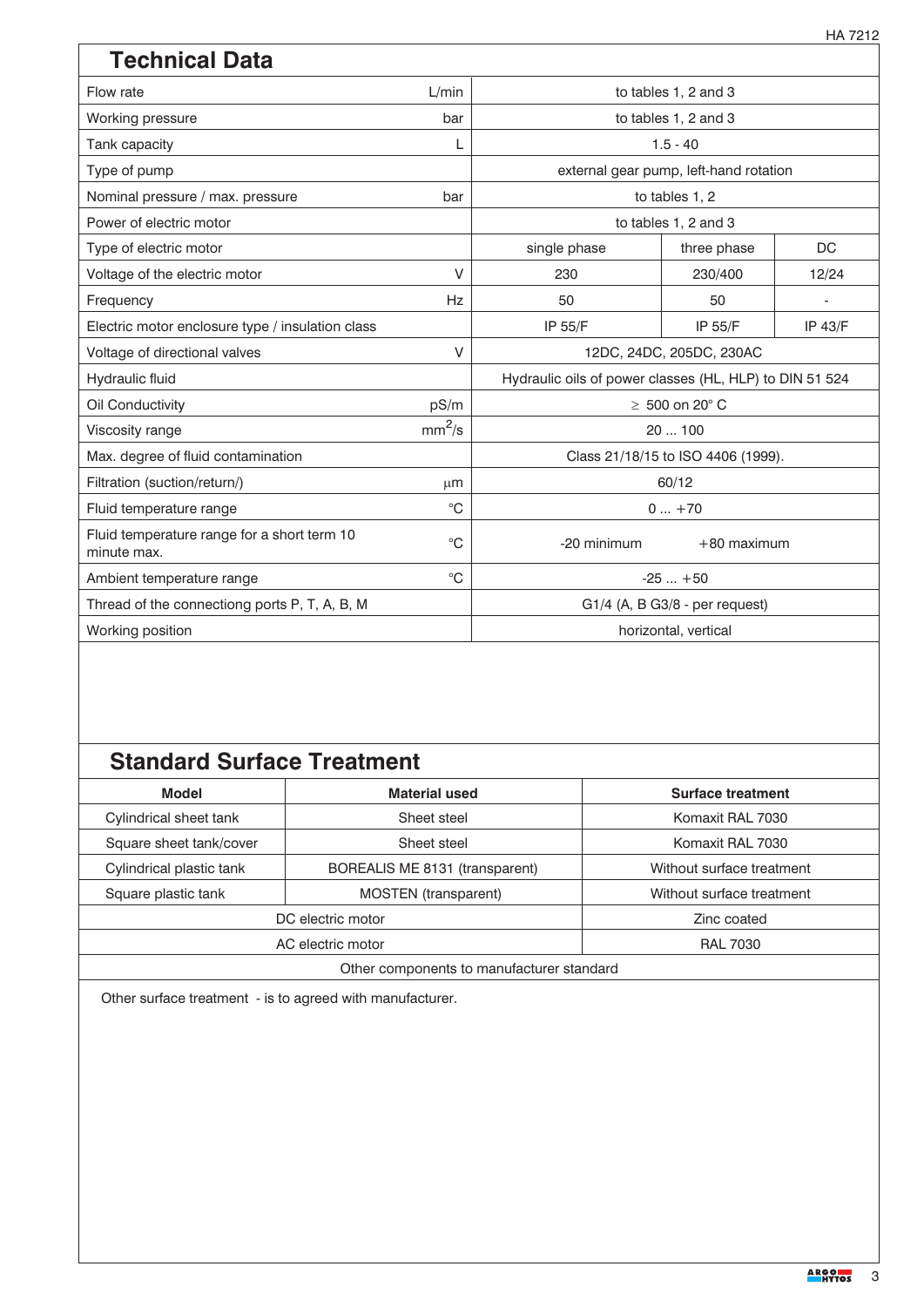| HA 7212 |                            |       |     |        |     |        |     |         |          |     |                          |        |      |        |        |        |      |        |
|---------|----------------------------|-------|-----|--------|-----|--------|-----|---------|----------|-----|--------------------------|--------|------|--------|--------|--------|------|--------|
|         | Tab. 1a                    |       |     |        |     |        |     |         |          |     |                          |        |      |        |        |        |      |        |
|         | Code of the                |       |     |        |     |        |     |         |          |     | Code of the pump         |        |      |        |        |        |      |        |
|         | three-phase motors         |       |     | 03 X-  |     | 04 X-  |     | $05X$ - | 06 $X$ - |     |                          | 08 P2- |      | 12 P2- |        | 16 P2- |      | 21 P2- |
|         | p <sub>max.</sub> ** [bar] |       |     |        |     | 240    |     |         |          |     |                          |        |      |        | 250    |        |      |        |
| 400V    | n[1/min]                   | p[kW] |     |        |     |        |     |         |          |     | $Q/pn.* [L/min] / [bar]$ |        |      |        |        |        |      |        |
| 9       | 1320                       | 0,12  | 0,3 | 160    | 0,4 | 130    | 0,6 | 100     | 0,7      | 80  | 0,9                      | 65     | 1,4  | 40     | 1,8    | 30     |      |        |
| 10      | 1320                       | 0,18  | 0,3 | 240    | 0,4 | 190    | 0,6 | 150     | 0,7      | 120 | 0,9                      | 95     | 1,4  | 60     | 1,8    | 45     | 2,5  | 35     |
| 11      | 1395                       | 0,25  |     |        | 0,5 | 200    | 0,6 | 200     | 0,8      | 160 | 0,9                      | 125    | 1,4  | 80     | 1,9    | 60     | 2,6  | 45     |
| 12      | 1400                       | 0,37  |     |        |     |        |     |         | 0,8      | 200 | 0,9                      | 180    | 1,4  | 120    | 1,9    | 90     | 2,6  | 70     |
| 13      | 1390                       | 0,55  |     |        |     |        |     |         |          |     | 0,9                      | 200    | 1,4  | 180    | 1,9    | 135    | 2,6  | 105    |
| 14      | 1400                       | 0,75  |     |        |     |        |     |         |          |     |                          |        | 1,4  | 200    | 1,9    | 180    | 2,6  | 140    |
| 15      | 1410                       | 1,10  |     |        |     |        |     |         |          |     |                          |        |      |        | 2,0    | 200    | 2,6  | 200    |
| 16      | 1410                       | 1,50  |     |        |     |        |     |         |          |     |                          |        |      |        |        |        |      |        |
| 17      | 1425                       | 2,20  |     |        |     |        |     |         |          |     |                          |        |      |        |        |        |      |        |
| 18      | 1425                       | 3,00  |     |        |     |        |     |         |          |     |                          |        |      |        |        |        |      |        |
| 27      | 2745                       | 0,18  | 0,7 | 115    | 0,9 | 90     | 1,2 | 75      | 1,5      | 60  | 1,9                      | 45     | 2,8  | 30     |        |        |      |        |
| 28      | 2740                       | 0,25  | 0,7 | 160    | 0,9 | 130    | 1,2 | 100     | 1,5      | 80  | 1,9                      | 65     | 2,8  | 40     | 3,8    | 30     |      |        |
| 29      | 2790                       | 0,37  | 0,7 | 200    | 0,9 | 185    | 1,2 | 150     | 1,5      | 115 | 1,9                      | 90     | 2,9  | 60     | 3,9    | 45     | 5,2  | 35     |
| 30      | 2820                       | 0,55  |     |        |     |        | 1,2 | 200     | 1,5      | 175 | 1,9                      | 135    | 2,9  | 90     | 3,9    | 65     | 5,3  | 50     |
| 31      | 2850                       | 0,75  |     |        |     |        |     |         | 1,5      | 200 | 1,9                      | 180    | 2,9  | 120    | 4,0    | 90     | 5,3  | 70     |
| 32      | 2850                       | 1,10  |     |        |     |        |     |         |          |     | 1,9                      | 200    | 2,9  | 175    | 4,0    | 130    | 5,3  | 100    |
| 33      | 2855                       | 1,50  |     |        |     |        |     |         |          |     |                          |        | 2,9  | 200    | 4,0    | 175    | 5,3  | 135    |
| 34      | 2855                       | 2,20  |     |        |     |        |     |         |          |     |                          |        |      |        | 4,0    | 200    | 5,3  | 200    |
| 35      | 2860                       | 3,00  |     |        |     |        |     |         |          |     |                          |        |      |        |        |        |      |        |
|         | Tab. 1b                    |       |     |        |     |        |     |         |          |     |                          |        |      |        |        |        |      |        |
|         | Code of the                |       |     |        |     |        |     |         |          |     | Code of the pump         |        |      |        |        |        |      |        |
|         | three-phase motors         |       |     | 25 P2- |     | 33 P2- |     | 36 P2-  | 44 P2-   |     |                          | 48 P2- |      | 58 P2- | 62 P2- |        |      | 79 P2- |
|         | p <sub>max.</sub> ** [bar] |       |     |        |     |        |     | 250     |          |     |                          |        |      |        | 200    |        |      | 160    |
| 400V    | n[1/min]                   | p[kW] |     |        |     |        |     |         |          |     | $Q/pn.* [L/min] / [bar]$ |        |      |        |        |        |      |        |
| 9       | 1320                       | 0,12  |     |        |     |        |     |         |          |     |                          |        |      |        |        |        |      |        |
| 10      | 1320                       | 0,18  | 3,0 | 30     |     |        |     |         |          |     |                          |        |      |        |        |        |      |        |
| 11      | 1395                       | 0,25  | 3,2 | 40     | 4,2 | 30     | 4,6 | 25      |          |     |                          |        |      |        |        |        |      |        |
| 12      | 1400                       | 0,37  | 3,2 | 55     | 4,2 | 45     | 4,6 | 40      | 5,6      | 35  | 6,1                      | 30     | 7,4  | 25     |        |        |      |        |
| 13      | 1390                       | 0,55  | 3,2 | 85     | 4,2 | 65     | 4,6 | 60      | 5,6      | 50  | 6,1                      | 45     | 7,4  | 35     | 7,9    | 35     | 10,1 | 25     |
| 14      | 1400                       | 0,75  | 3,2 | 115    | 4,3 | 90     | 4,6 | 80      | 5,7      | 65  | 6,2                      | 60     | 7,5  | 50     | 8,0    | 45     | 10,2 | 35     |
| 15      | 1410                       | 1,10  | 3,2 | 165    | 4,3 | 130    | 4,7 | 115     | 5,7      | 95  | 6,2                      | 90     | 7,5  | 75     | 8,0    | 70     | 10,2 | 55     |
| 16      | 1410                       | 1,50  | 3,2 | 200    | 4,3 | 175    | 4,7 | 160     | 5,7      | 130 | 6,2                      | 120    | 7,5  | 100    | 8,0    | 95     | 10,2 | 75     |
| 17      | 1425                       | 2,20  |     |        | 4,3 | 200    | 4,7 | 200     | 5,8      | 190 | 6,3                      | 175    | 7,6  | 145    | 8,1    | 135    | 10,4 | 105    |
| 18      | 1425                       | 3,00  |     |        |     |        |     |         |          |     | 6,3                      | 200    | 7,6  | 195    | 8,1    | 180    | 10,4 | 145    |
| 27      | 2745                       | 0,18  |     |        |     |        |     |         |          |     |                          |        |      |        |        |        |      |        |
| 28      | 2740                       | 0,25  |     |        |     |        |     |         |          |     |                          |        |      |        |        |        |      |        |
| 29      | 2790                       | 0,37  | 6,3 | 30     |     |        |     |         |          |     |                          |        |      |        |        |        |      |        |
| 30      | 2820                       | 0,55  | 6,4 | 40     | 8,6 | 30     | 9,3 | 30      | 114      | 25  |                          |        |      |        |        |        |      |        |
| 31      | 2850                       | 0,75  | 6,5 | 55     | 8,7 | 45     | 9,4 | 40      | 11,5     | 30  | 12,6                     | 30     | 15,2 | 25     |        |        |      |        |
| 32      | 2850                       | 1,10  | 6,5 | 80     | 8,7 | 65     | 9,4 | 60      | 11,5     | 45  | 12,6                     | 45     | 15,2 | 35     | 16,3   | 35     |      |        |
| 33      | 2855                       | 1,50  | 6,5 | 110    | 8,7 | 85     | 9,5 | 80      | 11,6     | 65  | 12,6                     | 60     | 15,2 | 50     | 16,3   | 45     |      |        |
| 34      | 2855                       | 2,20  | 6,5 | 165    | 8,7 | 125    | 9,5 | 115     | 11,6     | 95  | 12,6                     | 85     | 15,2 | 70     | 16,3   | 65     |      |        |
| 35      | 2860                       | 3,00  | 6,5 | 200    | 8,7 | 170    | 9,5 | 160     | 11,6     | 130 | 12,6                     | 120    | 15,3 | 100    | 16,3   | 90     |      |        |
|         |                            |       |     |        |     |        |     |         |          |     |                          |        |      |        |        |        |      |        |

 $*$  p<sub>n.</sub> - nominal pressure = the highest working pressure allowed without time restriction

\*\* pmax. - maximum pressure = maximum pressure allowed for a short time - max. 20s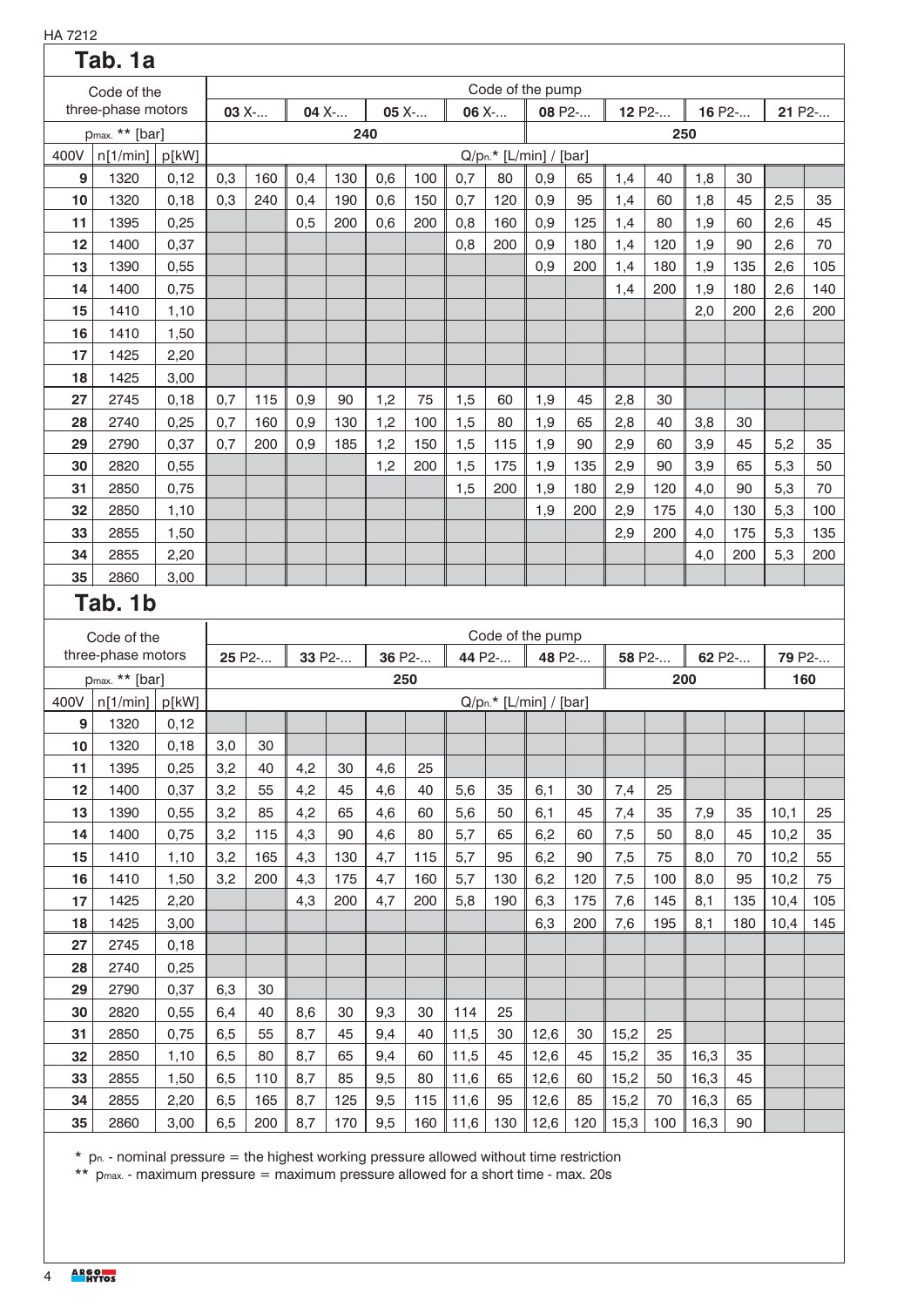|                         | Tab. 2a                                                                                                                 |                            |         |        |            |     |        |       |       |        |                          |        |        |                               |        |     |        |        |
|-------------------------|-------------------------------------------------------------------------------------------------------------------------|----------------------------|---------|--------|------------|-----|--------|-------|-------|--------|--------------------------|--------|--------|-------------------------------|--------|-----|--------|--------|
|                         | Code of the                                                                                                             |                            |         |        |            |     |        |       |       |        | Code of the pump         |        |        |                               |        |     |        |        |
|                         | single-phase motors                                                                                                     |                            | $03X$ - |        | 04 X-      |     |        | 05 X- | 06 X- |        | 08 P2-                   |        | 12 P2- |                               | 16 P2- |     | 21 P2- |        |
|                         | p <sub>max.</sub> ** [bar]                                                                                              |                            |         |        |            |     | 240    |       |       |        |                          |        |        | 250                           |        |     |        |        |
| 230V                    | n[1/min]                                                                                                                | p[kW]                      |         |        |            |     |        |       |       |        | $Q/pn.* [L/min] / [bar]$ |        |        |                               |        |     |        |        |
| 1                       | 1300                                                                                                                    | 0,12                       | 0,3     | 160    | 0,4        | 125 | 0,6    | 100   | 0,7   | 80     | 0,9                      | 65     | 1,3    | 40                            | 1,8    | 30  |        |        |
| 2                       | 1350                                                                                                                    | 0,18                       | 0,4     | 200    | 0,4        | 185 | 0,6    | 150   | 0,7   | 115    | 0,9                      | 90     | 1,4    | 60                            | 1,9    | 45  | 2,5    | 35     |
| 3                       | 1390                                                                                                                    | 0,25                       |         |        | 0,5        | 250 | 0,6    | 200   | 0,8   | 160    | 0,9                      | 125    | 1,4    | 80                            | 1,9    | 60  | 2,6    | 45     |
| 4                       | 1410                                                                                                                    | 0,37                       |         |        |            |     |        |       | 0,8   | 200    | 0,9                      | 180    | 1,4    | 120                           | 1,9    | 90  | 2,6    | 70     |
| 5                       | 1370                                                                                                                    | 0,55                       |         |        |            |     |        |       |       |        | 0,9                      | 200    | 1,4    | 180                           | 1,9    | 135 | 2,6    | 105    |
| 6                       | 1410                                                                                                                    | 0,75                       |         |        |            |     |        |       |       |        |                          |        | 1,5    | 200                           | 2,0    | 180 | 2,6    | 140    |
| 7                       | 1410                                                                                                                    | 1,10                       |         |        |            |     |        |       |       |        |                          |        |        |                               |        |     | 2,6    | 200    |
| 8                       | 1410                                                                                                                    | 1,50                       |         |        |            |     |        |       |       |        |                          |        |        |                               |        |     |        |        |
| 19                      | 2840                                                                                                                    | 0,18                       | 0,7     | 110    | 0,9        | 90  | 1,2    | 70    | 1,5   | 55     | 1,9                      | 45     | 2,9    | 30                            |        |     |        |        |
| 20                      | 2840                                                                                                                    | 0,25                       | 0,7     | 155    | 0,9        | 125 | 1,2    | 100   | 1,5   | 80     | 1,9                      | 60     | 2,9    | 40                            | 3,9    | 30  |        |        |
| 21                      | 2780                                                                                                                    | 0,37                       | 0,7     | 200    | 0,9        | 185 | 1,2    | 150   | 1,5   | 120    | 1,9                      | 90     | 2,9    | 60                            | 3,9    | 45  | 5,2    | 35     |
| 22                      | 2820                                                                                                                    | 0,55                       |         |        |            |     | 1,2    | 200   | 1,5   | 175    | 1,9                      | 135    | 2,9    | 90                            | 3,9    | 65  | 5,3    | 50     |
| 23                      | 2820                                                                                                                    | 0,75                       |         |        |            |     |        |       | 1,5   | 200    | 1,9                      | 185    | 2,9    | 120                           | 3,9    | 90  | 5,3    | 70     |
| 24                      | 2845                                                                                                                    | 1,10                       |         |        |            |     |        |       |       |        | 1,9                      | 200    | 2,9    | 175                           | 4,0    | 130 | 5,3    | 100    |
| 25                      | 2855                                                                                                                    | 1,50                       |         |        |            |     |        |       |       |        |                          |        | 2,9    | 200                           | 4,0    | 175 | 5,3    | 135    |
| 26                      | 2810                                                                                                                    | 2,20                       |         |        |            |     |        |       |       |        |                          |        |        |                               |        |     | 5,3    | 200    |
|                         | Tab. 2b                                                                                                                 |                            |         |        |            |     |        |       |       |        |                          |        |        |                               |        |     |        |        |
|                         |                                                                                                                         |                            |         |        |            |     |        |       |       |        |                          |        |        |                               |        |     |        |        |
|                         | Code of the                                                                                                             |                            |         |        |            |     |        |       |       |        | Code of the pump         |        |        |                               |        |     |        |        |
|                         | single-phase motors                                                                                                     |                            |         | 25 P2- | 33 P2-     |     | 36 P2- |       |       | 44 P2- |                          | 48 P2- |        | 58 P2-                        | 62 P2- |     |        | 79 P2- |
|                         | p <sub>max.</sub> ** [bar]                                                                                              |                            |         |        |            |     |        | 250   |       |        |                          |        |        | 200                           |        |     |        | 160    |
| 230V                    | n[1/min]                                                                                                                | p[kW]                      |         |        |            |     |        |       |       |        | $Q/pn.* [L/min] / [bar]$ |        |        |                               |        |     |        |        |
| 1                       | 1300                                                                                                                    | 0,12                       |         |        |            |     |        |       |       |        |                          |        |        |                               |        |     |        |        |
| $\overline{\mathbf{c}}$ | 1350                                                                                                                    | 0,18                       | 3,1     | 30     |            |     |        |       |       |        |                          |        |        |                               |        |     |        |        |
| 3                       | 1390                                                                                                                    | 0,25                       | 3,1     | 40     | 4,2        | 30  | 4,6    | 30    |       |        |                          |        |        |                               |        |     |        |        |
| 4                       | 1410                                                                                                                    | 0,37                       | 3,1     | 55     | 4,2        | 45  | 4,6    | 40    | 5,6   | 30     | 6,1                      | 30     | 7,4    | 25                            |        |     |        |        |
| 5                       | 1370                                                                                                                    | 0,55                       | 3,1     | 85     | 4,2        | 65  | 4,6    | 60    | 5,6   | 50     | 6,1                      | 45     | 7,4    | 35                            | 7,8    | 35  | 10,0   | 30     |
| 6                       | 1410                                                                                                                    | 0,75                       | 3,2     | 115    | 4,3        | 85  | 4,7    | 80    | 5,7   | 65     | 6,2                      | 60     | 7,5    | 50                            | 8,0    | 45  | 10,2   | 35     |
| 7                       | 1410                                                                                                                    | 1,10                       | 3,2     | 165    | 4,3        | 130 | 4,7    | 115   | 5,7   | 95     | 6,2                      | 90     | 7,5    | 75                            | 8,0    | 70  | 10,2   | 55     |
| 8                       | 1410                                                                                                                    | 1,50                       | 3,2     | 200    | 4,3        | 175 | 4,7    | 160   | 5,7   | 130    | 6,2                      | 120    | 7,5    | 100                           | 8,0    | 95  | 10,2   | 75     |
| 19                      | 2840                                                                                                                    | 0,18                       |         |        |            |     |        |       |       |        |                          |        |        |                               |        |     |        |        |
| 20                      | 2840                                                                                                                    | 0,25                       |         |        |            |     |        |       |       |        |                          |        |        |                               |        |     |        |        |
| 21                      | 2780                                                                                                                    | 0,37                       | 6,3     | 30     |            |     |        |       |       |        |                          |        |        |                               |        |     |        |        |
| 22                      | 2820                                                                                                                    | 0,55                       | 6,4     | 40     | 8,6        | 30  | 9,3    | 30    |       |        |                          |        |        |                               |        |     |        |        |
| 23                      | 2820                                                                                                                    | 0,75                       | 6,4     | 55     | 8,6        | 45  | 9,3    | 40    | 11,4  | 35     | 12,5                     | 30     | 15,0   | 25                            |        |     |        |        |
| 24                      | 2845                                                                                                                    | 1,10                       | 6,5     | 85     | 8,6        | 65  | 9,4    | 60    | 11,5  | 50     | 12,5                     | 45     | 15,1   | 35                            | 16,2   | 35  |        |        |
| 25                      | 2855                                                                                                                    | 1,50                       | 6,5     | 110    | 8,6        | 85  | 9,4    | 80    | 11,5  | 65     | 12,5                     | 60     | 15,1   | 50                            | 16,2   | 45  |        |        |
| 26                      | 2810                                                                                                                    | 2,20                       | 6,5     | 165    | 8,6        | 130 | 9,4    | 120   | 11,5  | 95     | 12,5                     | 90     | 15,1   | 75                            | 16,1   | 70  |        |        |
|                         | Attention! Pay special attention to the start-up torque of single-phase motors. Use the start-up module during start-up | under pressure.            |         |        |            |     |        |       |       |        |                          |        |        |                               |        |     |        |        |
|                         | $*$ p <sub>n.</sub> - nominal pressure = the highest working pressure allowed without time restriction                  |                            |         |        |            |     |        |       |       |        |                          |        |        |                               |        |     |        |        |
|                         | ** p <sub>max.</sub> - maximum pressure = maximum pressure allowed for a short time - max. 20s                          |                            |         |        |            |     |        |       |       |        |                          |        |        |                               |        |     |        |        |
|                         |                                                                                                                         |                            |         |        |            |     |        |       |       |        |                          |        |        |                               |        |     |        |        |
|                         | Tab. 3                                                                                                                  |                            |         |        |            |     |        |       |       |        |                          |        |        |                               |        |     |        |        |
|                         | 12V                                                                                                                     |                            |         |        | <b>24V</b> |     |        |       |       |        |                          |        |        | Code of the pump 40 - 63      |        |     |        |        |
|                         |                                                                                                                         | Code of the electric motor |         |        |            |     |        |       | kW    |        |                          |        |        | $Q$ [L/min] /p [bar]          |        |     |        |        |
|                         | 40                                                                                                                      |                            |         |        |            |     |        |       | 0,35  |        |                          |        |        |                               |        |     |        |        |
|                         | 45                                                                                                                      |                            |         |        |            |     |        |       | 0,8   |        |                          |        |        |                               |        |     |        |        |
|                         |                                                                                                                         |                            |         |        | 46         |     |        |       | 1,2   |        |                          |        |        |                               |        |     |        |        |
|                         | 51                                                                                                                      |                            |         |        |            |     |        |       | 1,5   |        |                          |        |        | See characteristics on page 6 |        |     |        |        |
|                         |                                                                                                                         |                            |         |        | 52         |     |        |       | 2,0   |        |                          |        |        |                               |        |     |        |        |
|                         |                                                                                                                         |                            |         |        |            |     |        |       |       |        |                          |        |        |                               |        |     |        |        |

 $\overline{\phantom{a}}$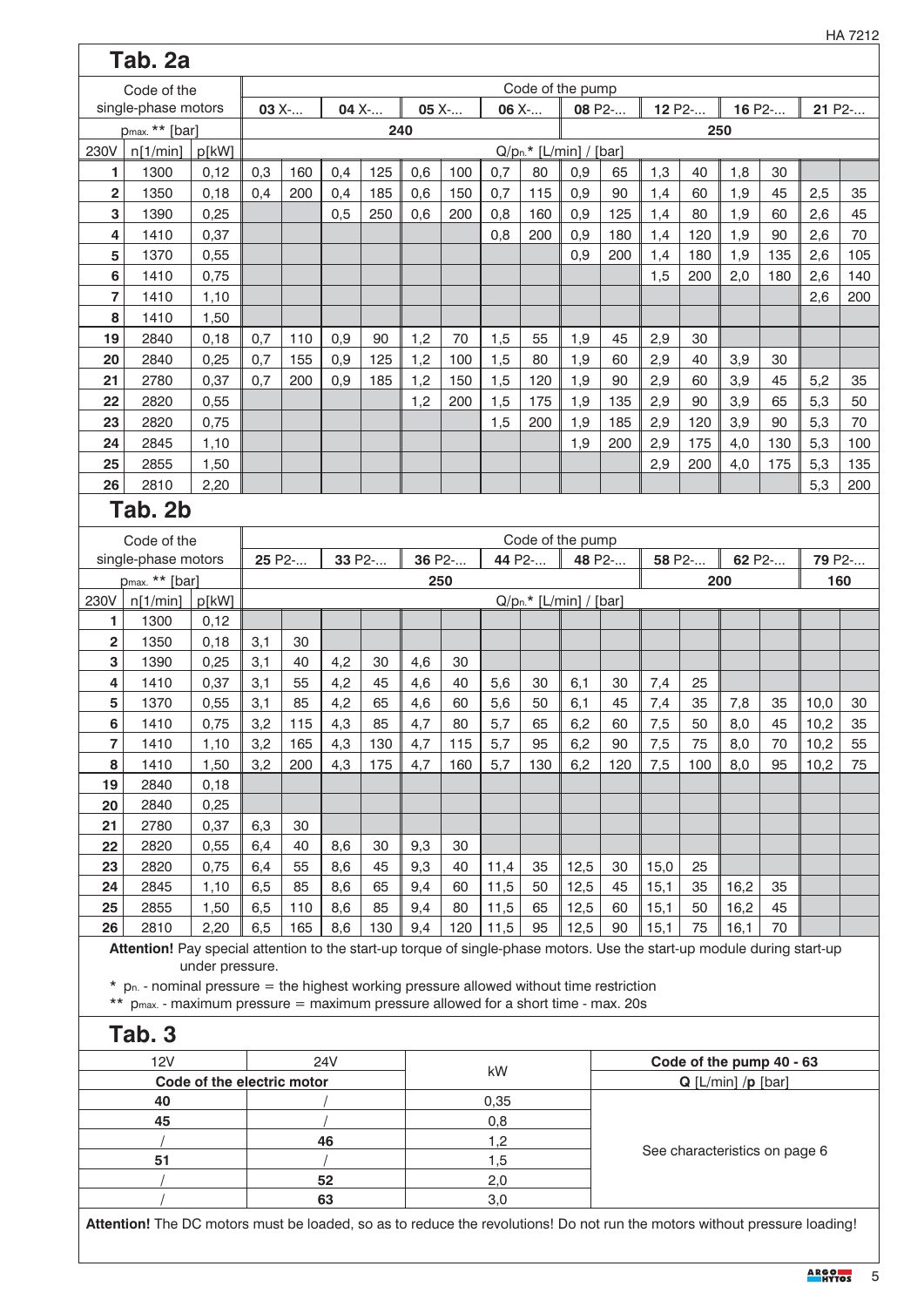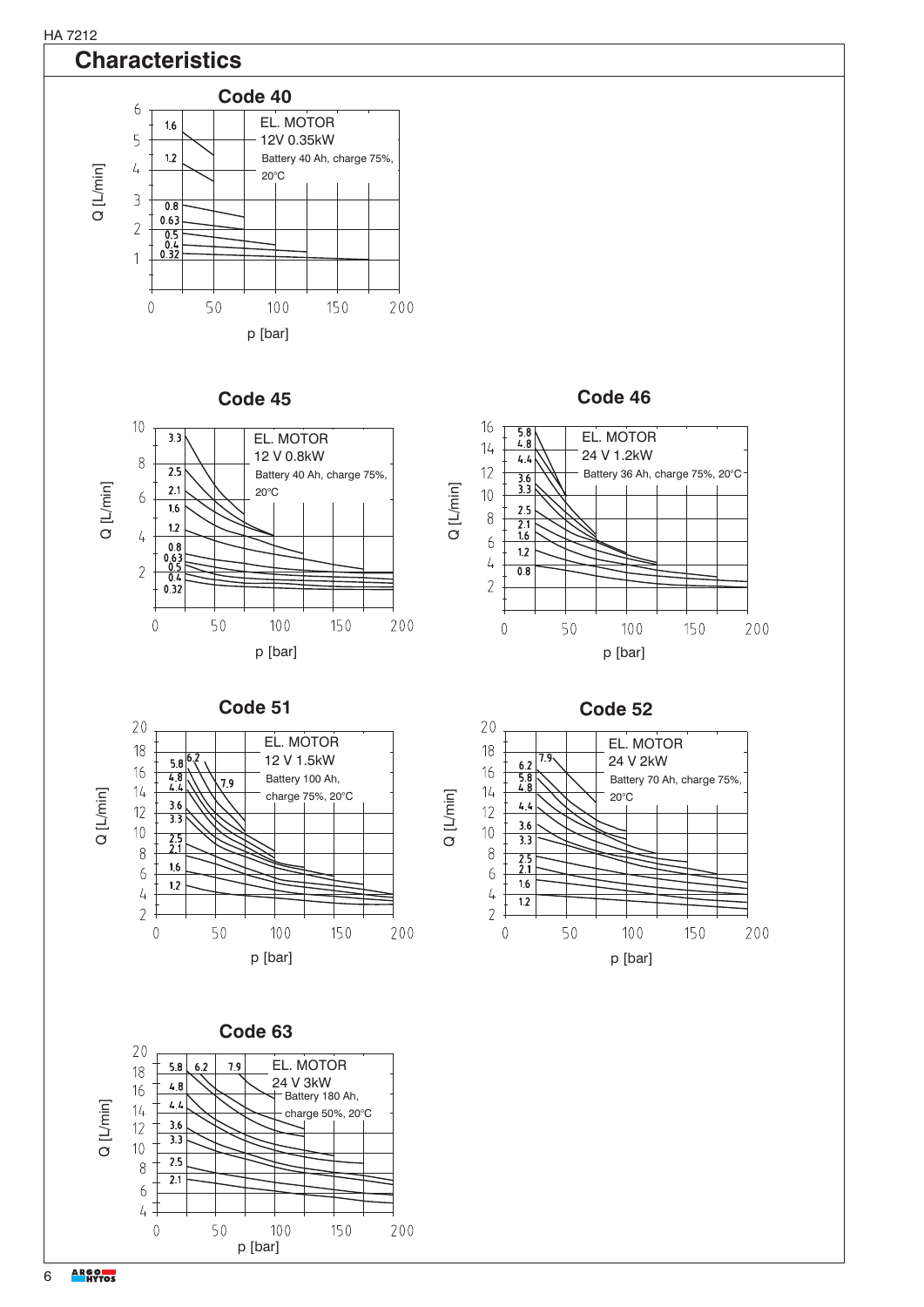





**M**

**W**

M

 $\overline{\mathsf{A}}$ 

**Z**

In An

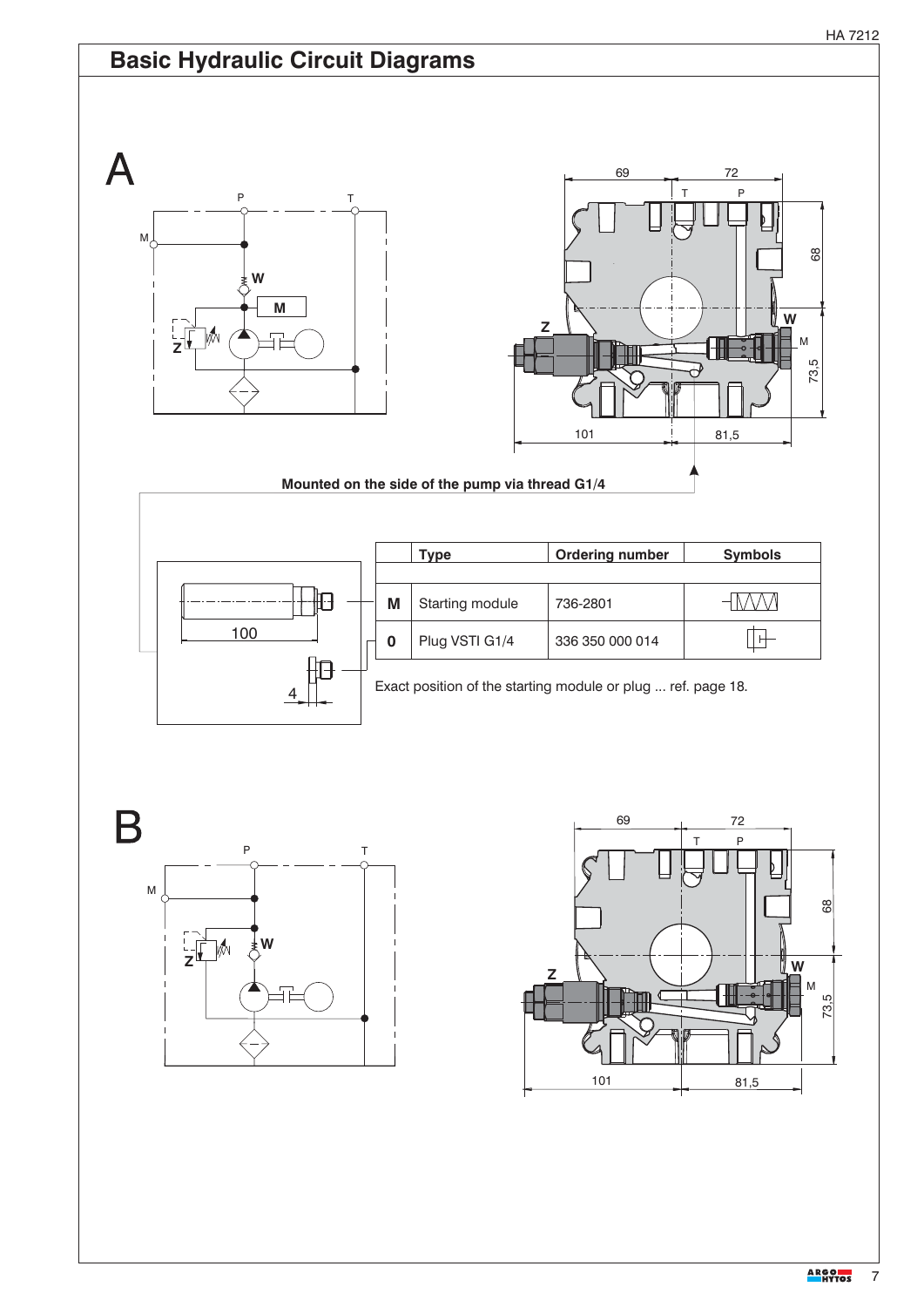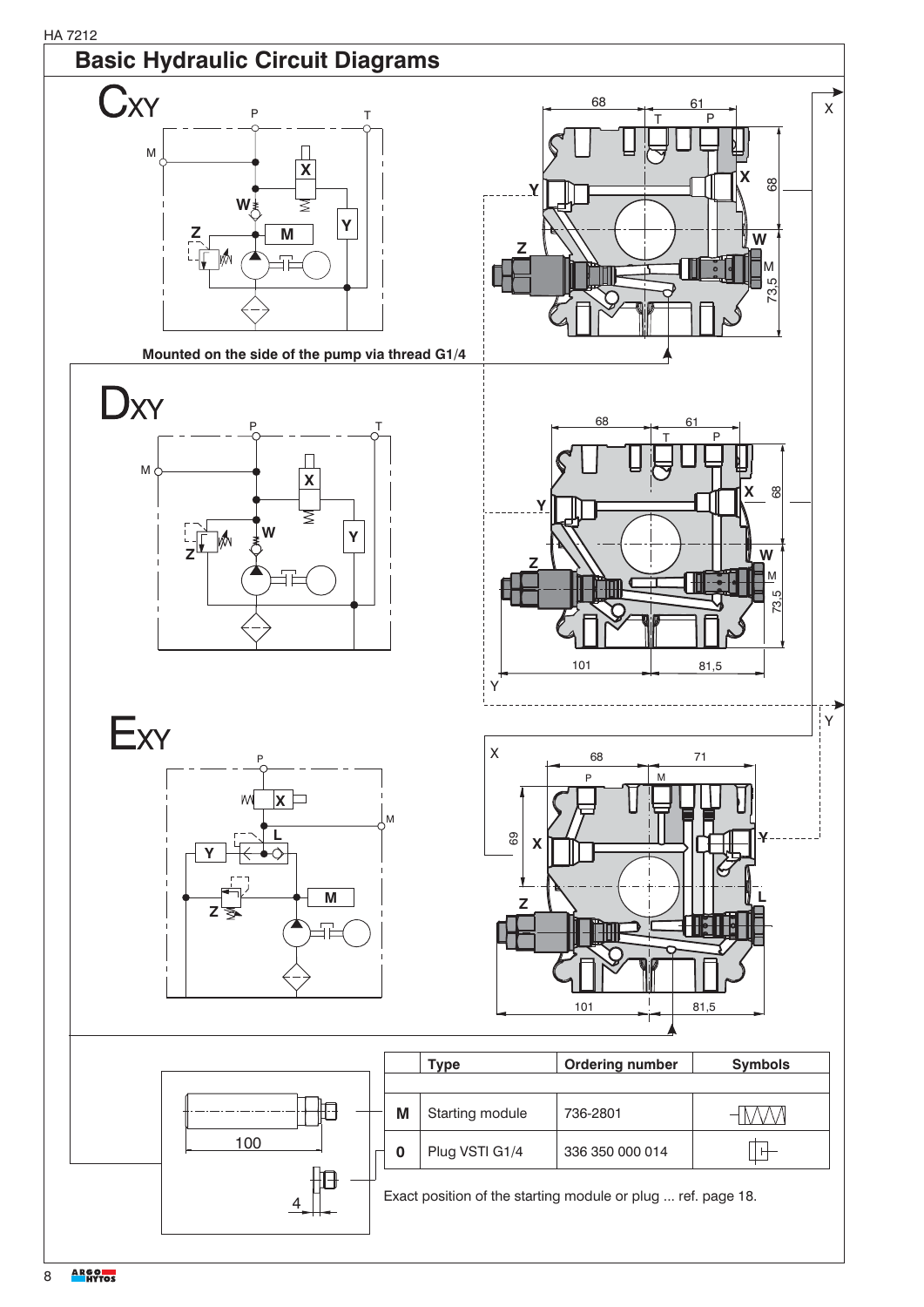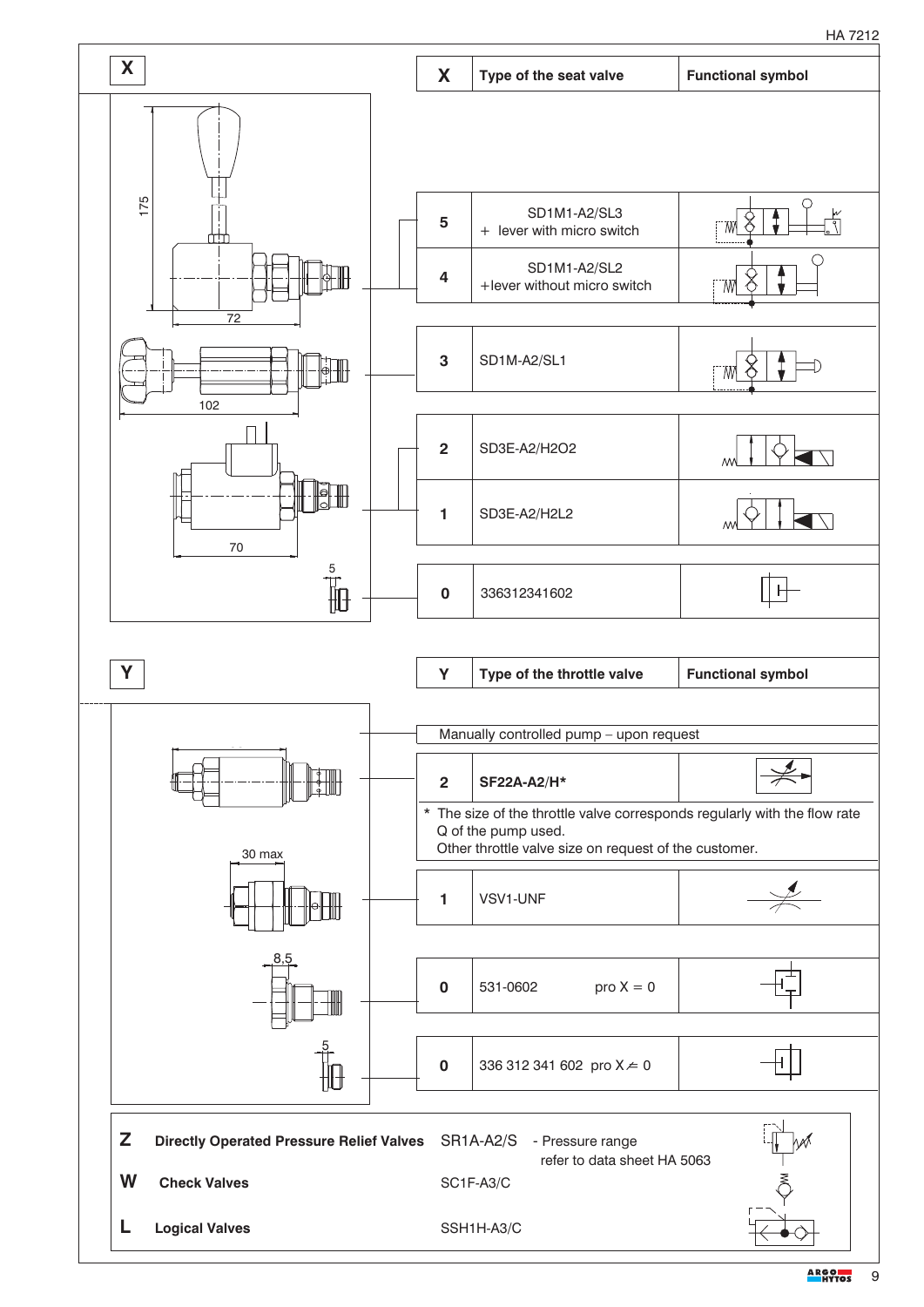## **Table of Dimensions**

#### **Single-phase and three-phase motors**

| onigic-priase and three-priase motors |            |             |                              |                              |            |            |                    |  |  |  |  |  |
|---------------------------------------|------------|-------------|------------------------------|------------------------------|------------|------------|--------------------|--|--|--|--|--|
| <b>Code of EM</b>                     | Power [kW] | Voltage [V] | <b>Current</b><br>$[A]^{**}$ | <b>Speed</b><br>$[1/min]$ ** | B max [mm] | C max [mm] | $\emptyset$ D [mm] |  |  |  |  |  |
| 1                                     | 0,12       | 230         | 1,30                         | 1300                         | 248        | 139        | 120                |  |  |  |  |  |
| 2                                     | 0,18       | 230         | 1,70                         | 1350                         | 248        | 139        | 120                |  |  |  |  |  |
| 3                                     | 0,25       | 230         | 2,13                         | 1390                         | 261        | 151        | 141                |  |  |  |  |  |
| 4                                     | 0,37       | 230         | 2,82                         | 1410                         | 261        | 151        | 141                |  |  |  |  |  |
| 5                                     | 0,55       | 230         | 5,00                         | 1370                         | 305        | 157        | 159                |  |  |  |  |  |
| 6                                     | 0,75       | 230         | 6,00                         | 1410                         | 305        | 157        | 159                |  |  |  |  |  |
| $\overline{7}$                        | 1,10       | 230         | 8,20                         | 1410                         | 314        | 165        | 174                |  |  |  |  |  |
| 8                                     | 1,50       | 230         | 10,00                        | 1410                         | 339        | 165        | 174                |  |  |  |  |  |
| $\boldsymbol{9}$                      | 0,12       | 400         | 0,65                         | 1320                         | 248        | 101        | 120                |  |  |  |  |  |
| 10                                    | 0, 18      | 400         | 0,78                         | 1320                         | 248        | 101        | 120                |  |  |  |  |  |
| 11                                    | 0,25       | 400         | 0,83                         | 1395                         | 261        | 105        | 140                |  |  |  |  |  |
| 12                                    | 0,37       | 400         | 1,14                         | 1400                         | 261        | 105        | 140                |  |  |  |  |  |
| 13                                    | 0,55       | 400         | 1,51                         | 1390                         | 305        | 127        | 159                |  |  |  |  |  |
| 14                                    | 0,75       | 400         | 1,98                         | 1400                         | 305        | 127        | 159                |  |  |  |  |  |
| 15                                    | 1,10       | 400         | 2,78                         | 1410                         | 314        | 139        | 174                |  |  |  |  |  |
| 16                                    | 1,50       | 400         | 3,61                         | 1410                         | 339        | 139        | 174                |  |  |  |  |  |
| 17                                    | 2,20       | 400         | 5,07                         | 1425                         | 390        | 148        | 196                |  |  |  |  |  |
| 18                                    | 3,00       | 400         | 6,66                         | 1425                         | 390        | 148        | 196                |  |  |  |  |  |
| 19                                    | 0,18       | 230         | 1,52                         | 2840                         | 248        | 139        | 120                |  |  |  |  |  |
| 20                                    | 0,25       | 230         | 1,90                         | 2840                         | 248        | 139        | 120                |  |  |  |  |  |
| 21                                    | 0,37       | 230         | 2,90                         | 2780                         | 261        | 151        | 141                |  |  |  |  |  |
| 22                                    | 0,55       | 230         | 4,10                         | 2820                         | 261        | 151        | 141                |  |  |  |  |  |
| 23                                    | 0,75       | 230         | 5,45                         | 2820                         | 305        | 157        | 159                |  |  |  |  |  |
| 24                                    | 1,10       | 230         | 8,00                         | 2845                         | 305        | 157        | 159                |  |  |  |  |  |
| 25                                    | 1,50       | 230         | 11,50                        | 2855                         | 314        | 165        | 174                |  |  |  |  |  |
| 26                                    | 2,20       | 230         | 14,80                        | 2810                         | 339        | 165        | 174                |  |  |  |  |  |
| 27                                    | 0,18       | 400         | 0,56                         | 2745                         | 248        | 101        | 120                |  |  |  |  |  |
| 28                                    | 0,25       | 400         | 0,73                         | 2740                         | 248        | 105        | 120                |  |  |  |  |  |
| 29                                    | 0,37       | 400         | 1,00                         | 2790                         | 261        | 105        | 140                |  |  |  |  |  |
| 30                                    | 0,55       | 400         | 1,40                         | 2820                         | 261        | 105        | 140                |  |  |  |  |  |
| 31                                    | 0,75       | 400         | 1,80                         | 2850                         | 305        | 127        | 159                |  |  |  |  |  |
| 32                                    | 1,10       | 400         | 2,54                         | 2850                         | 305        | 127        | 159                |  |  |  |  |  |
| 33                                    | 1,50       | 400         | 3,50                         | 2855                         | 314        | 139        | 174                |  |  |  |  |  |
| 34                                    | 2,20       | 400         | 4,95                         | 2855                         | 339        | 139        | 174                |  |  |  |  |  |
| 35                                    | 3,00       | 400         | 6,35                         | 2860                         | 390        | 148        | 196                |  |  |  |  |  |

#### **DC electric motor**

| Code of EM | <b>Power</b><br>[kW] | <b>Voltage</b><br><b>IVI</b> | <b>Current</b><br>[A]** | <b>Speed</b><br>$[1/min]**$ | Load factor **          |                         | $B$ [mm] | $C$ [mm] | $D$ [mm] |
|------------|----------------------|------------------------------|-------------------------|-----------------------------|-------------------------|-------------------------|----------|----------|----------|
| 40         | 0.35                 | 12                           | 40                      | 3200                        | S <sub>2</sub> - 10 min | S <sub>3</sub> - 35% ED | 143      | 96       | 76       |
| 45         | 0.80                 | 12                           | 135                     | 2700                        | $S2 - 1$ min            | S3 - 4% ED              | 165      | 95       | 80       |
| 46         | 1,20                 | 24                           | 90                      | 3200                        | $S2 - 1$ min            | S3 - 3% ED              | 165      | 95       | 80       |
| 51         | 1.50                 | 12                           | 220                     | 2400                        | $S2 - 2 min$            | S3 - 7% ED              | 179      | 100      | 117      |
| 52         | 2.00                 | 24                           | 140                     | 2100                        | S <sub>2</sub> - 3 min  | S3 - 8% ED              | 179      | 100      | 117      |
| 63         | 3.00                 | 24                           | 200                     | 2200                        | S2 - 4.5 min            | S <sub>3</sub> - 10% ED | 336      | 121      | 162      |

#### **Load factor**

\*\* Valid for rated power values.

**Duty S1 (min)** – Intended for use under continuous duty cycle conditions (load factor S1) for various press-related applications and those which involve dynamic strokes, with recommendation to consult the conditions of use with manufacturer.

#### **Duty S2 (min) - short-time operation**

The motor operates with constant load for a definite time, in order to reach the maximum permissible temperature Tmax., later on an idle period long enough to reach the equality between motor temperature and ambient temperature. **Duty S3 (%ED) - periodic operation**

The operation of the motor is a continuous sequence of identical cycle, each compound from a load period and an idle period. During the load period the motor can be reach the maximum permissible temperature. S3 value shows, in percentage, the length of the load period respect to the total cycle-load period more idle period. The S3 curve quoted in the performance specifications is referred to a lengh'ts cycle of 10 minutes.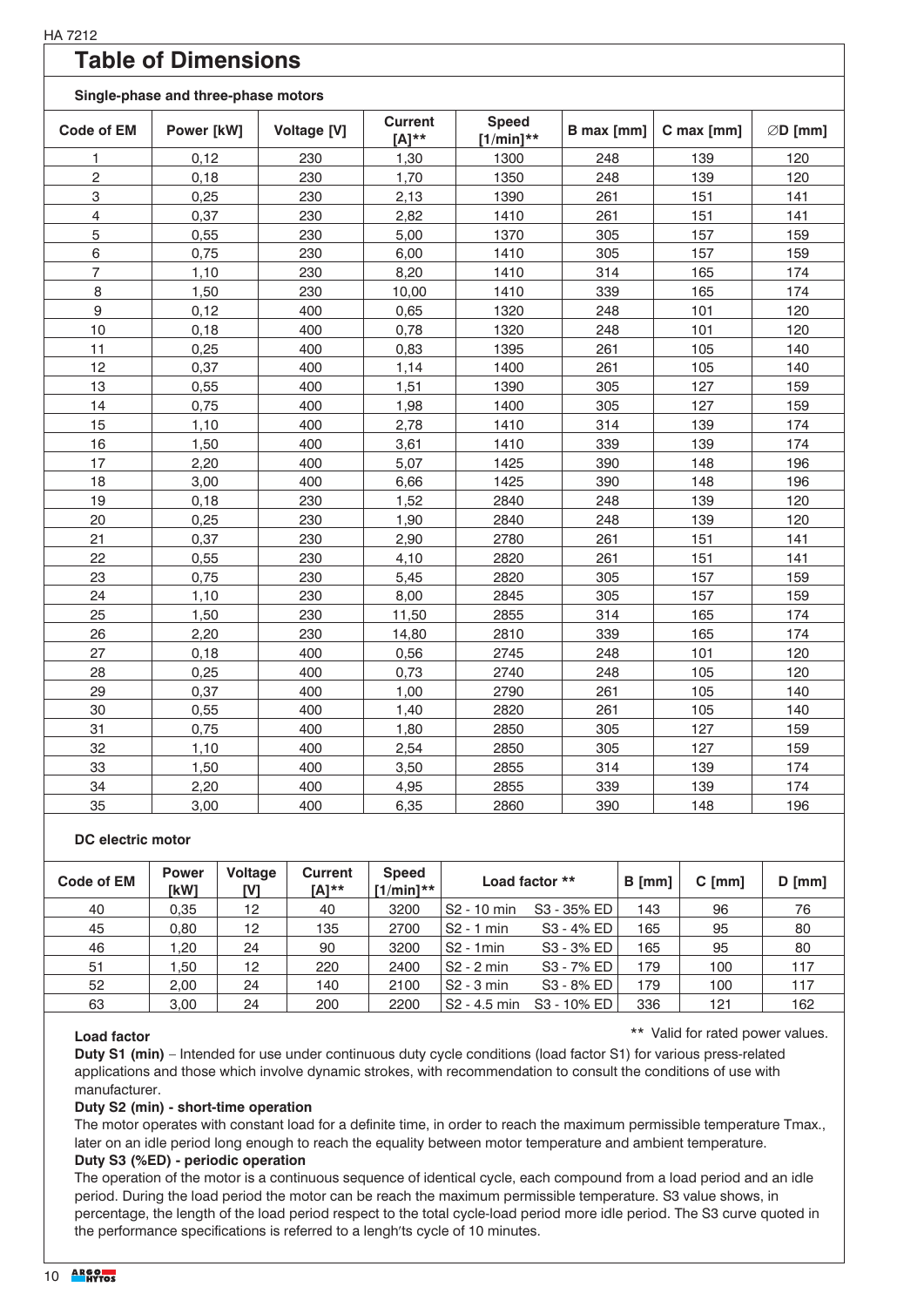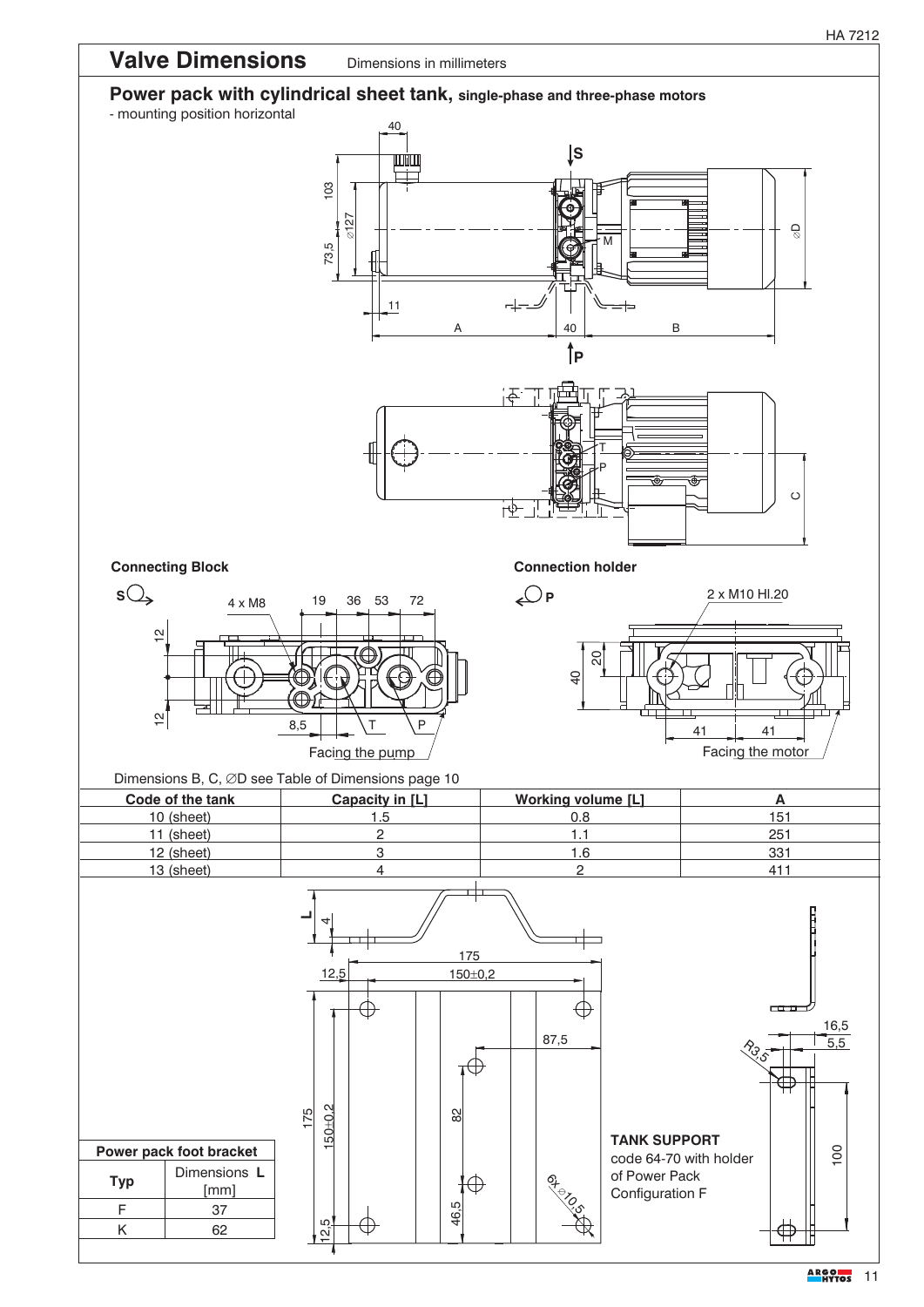

| <b>Dimension</b> |                    | F <sub>[mm]</sub>  | $G$ [mm]                  |                                          |                 |                    |    |    |  |  |  |  |  |  |  |
|------------------|--------------------|--------------------|---------------------------|------------------------------------------|-----------------|--------------------|----|----|--|--|--|--|--|--|--|
|                  | Pressure<br>switch | Reducing<br>valves | Pressure relief<br>valves | Pilot operated check<br>valves cartridge | Check<br>Valves | <b>Flow Valves</b> |    |    |  |  |  |  |  |  |  |
| Size 04          | 35                 | 30                 | 35                        | 30                                       | 30              | 30                 | 40 | 79 |  |  |  |  |  |  |  |
| Size 06          | 43                 | 45                 | 40                        | 40                                       | 31.4            | 40                 | 50 | 92 |  |  |  |  |  |  |  |
|                  |                    |                    |                           |                                          |                 |                    |    |    |  |  |  |  |  |  |  |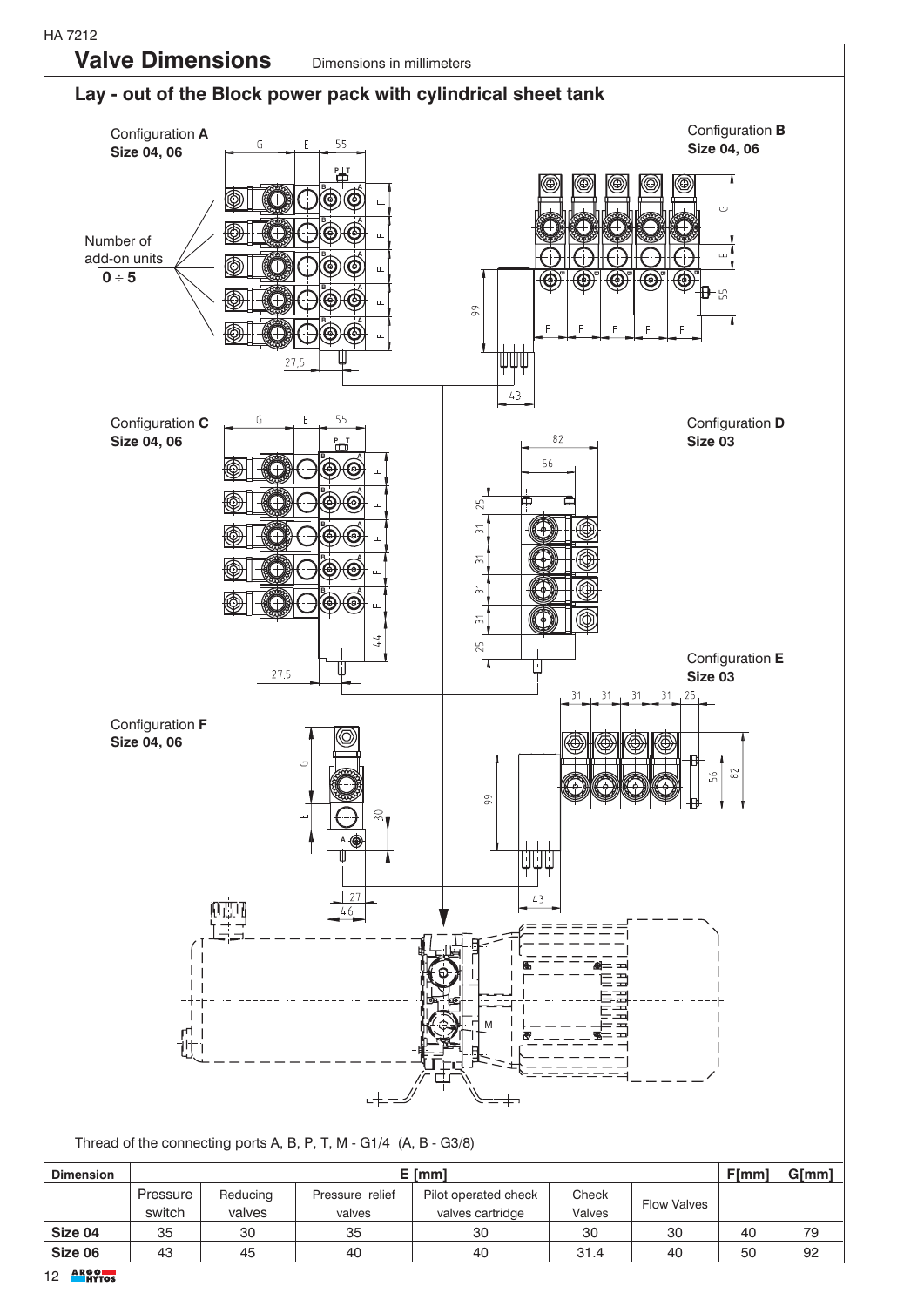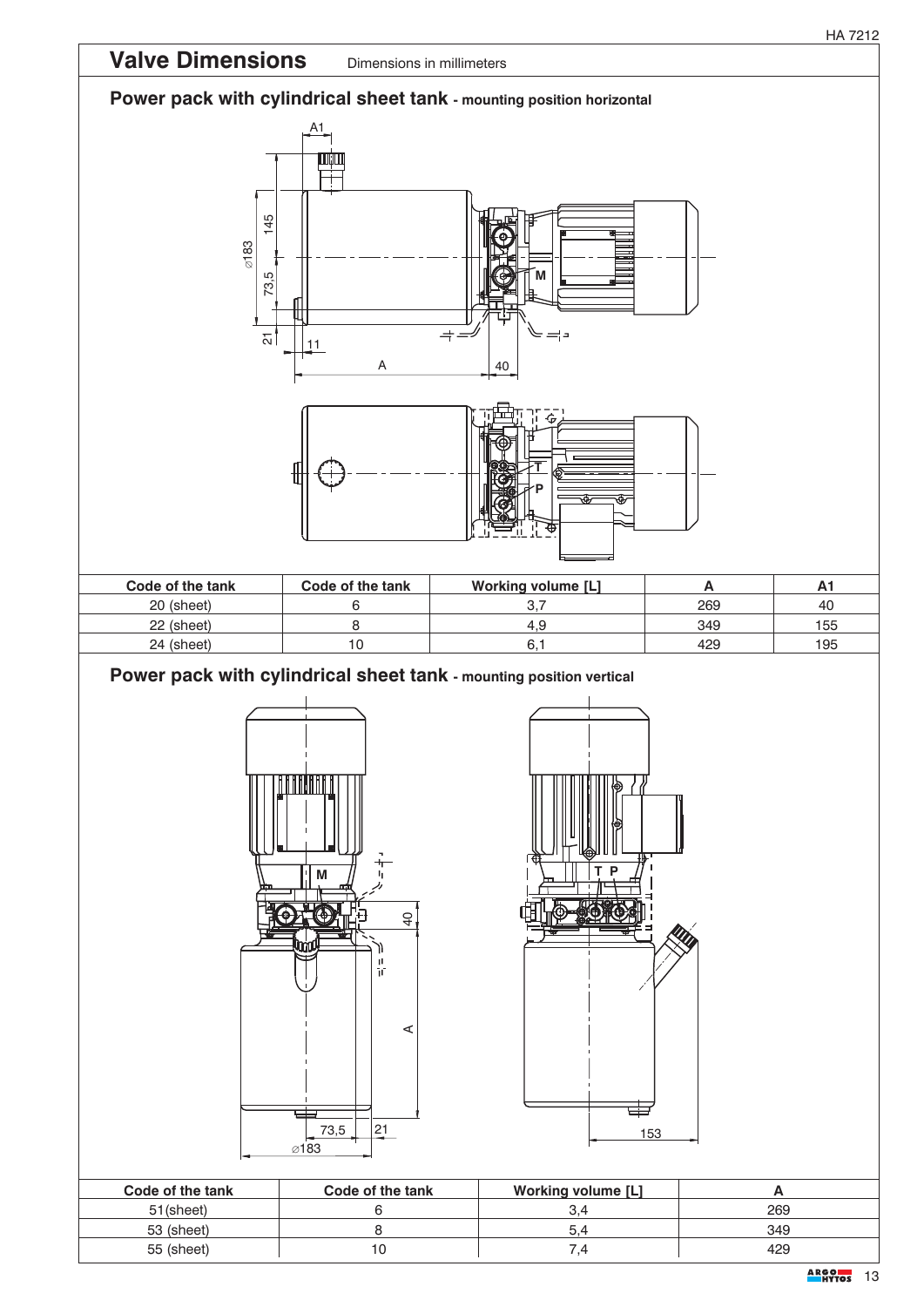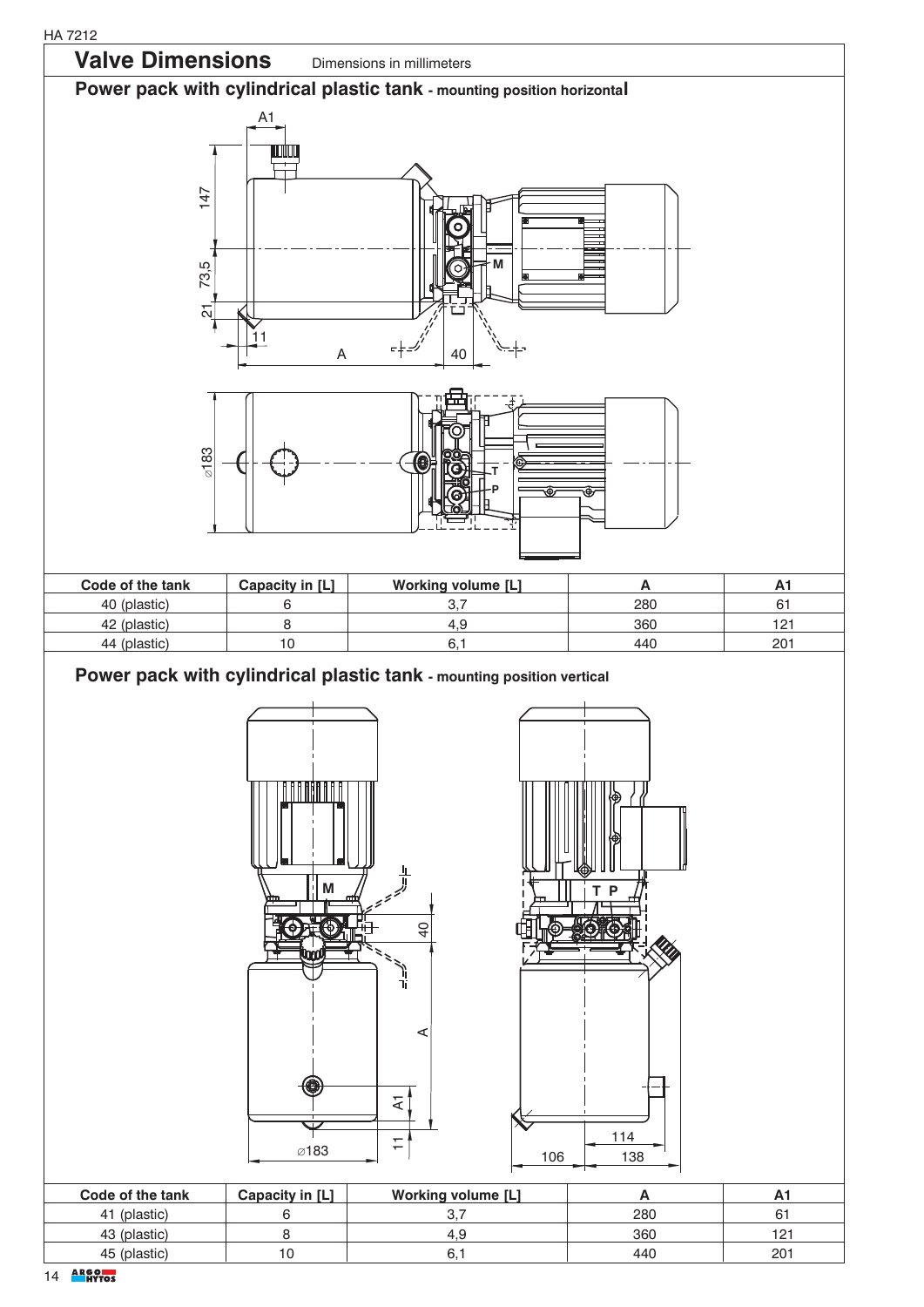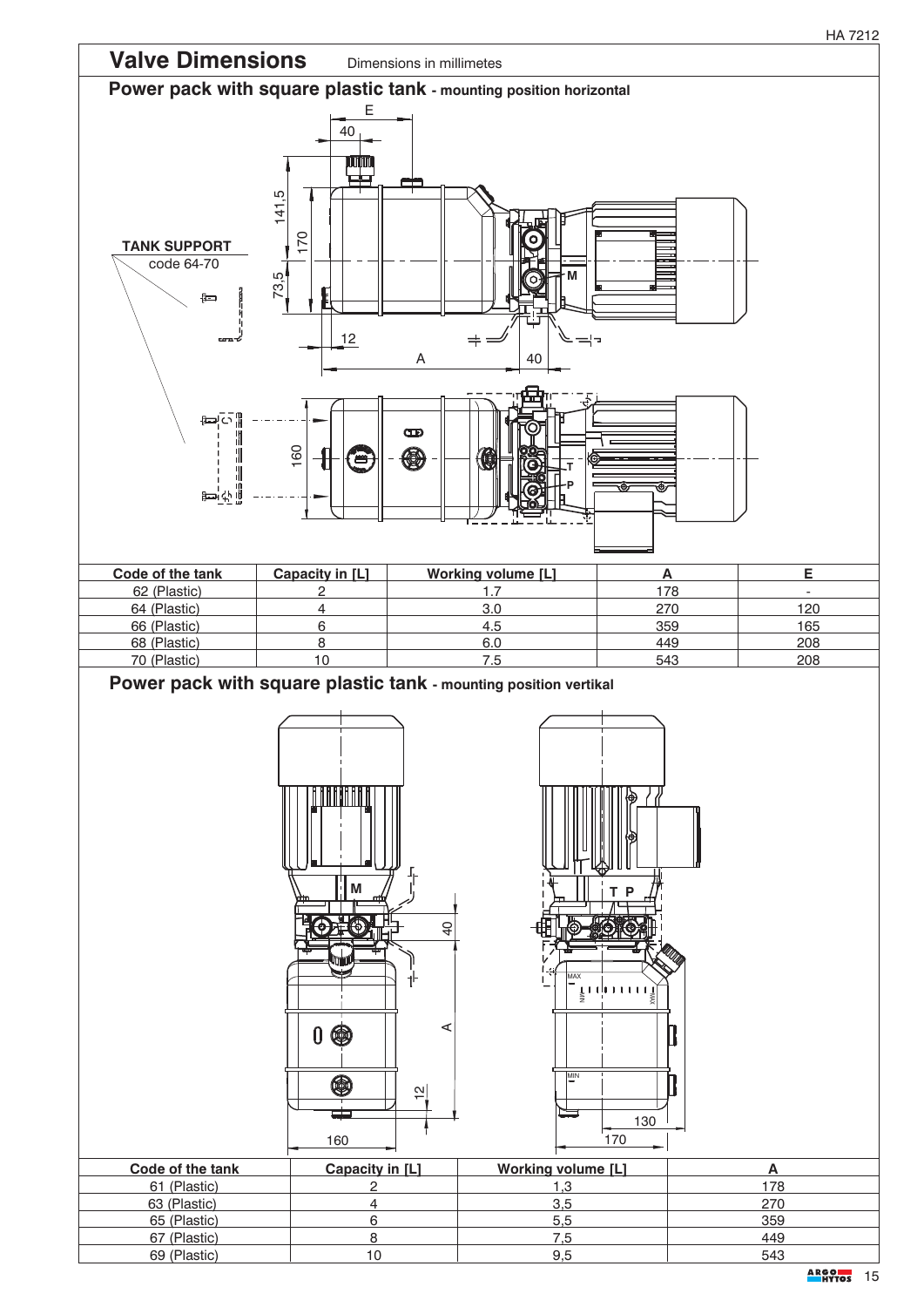

60 (sheet) 40 34 320 500 366 479 260 9,5 30 132 11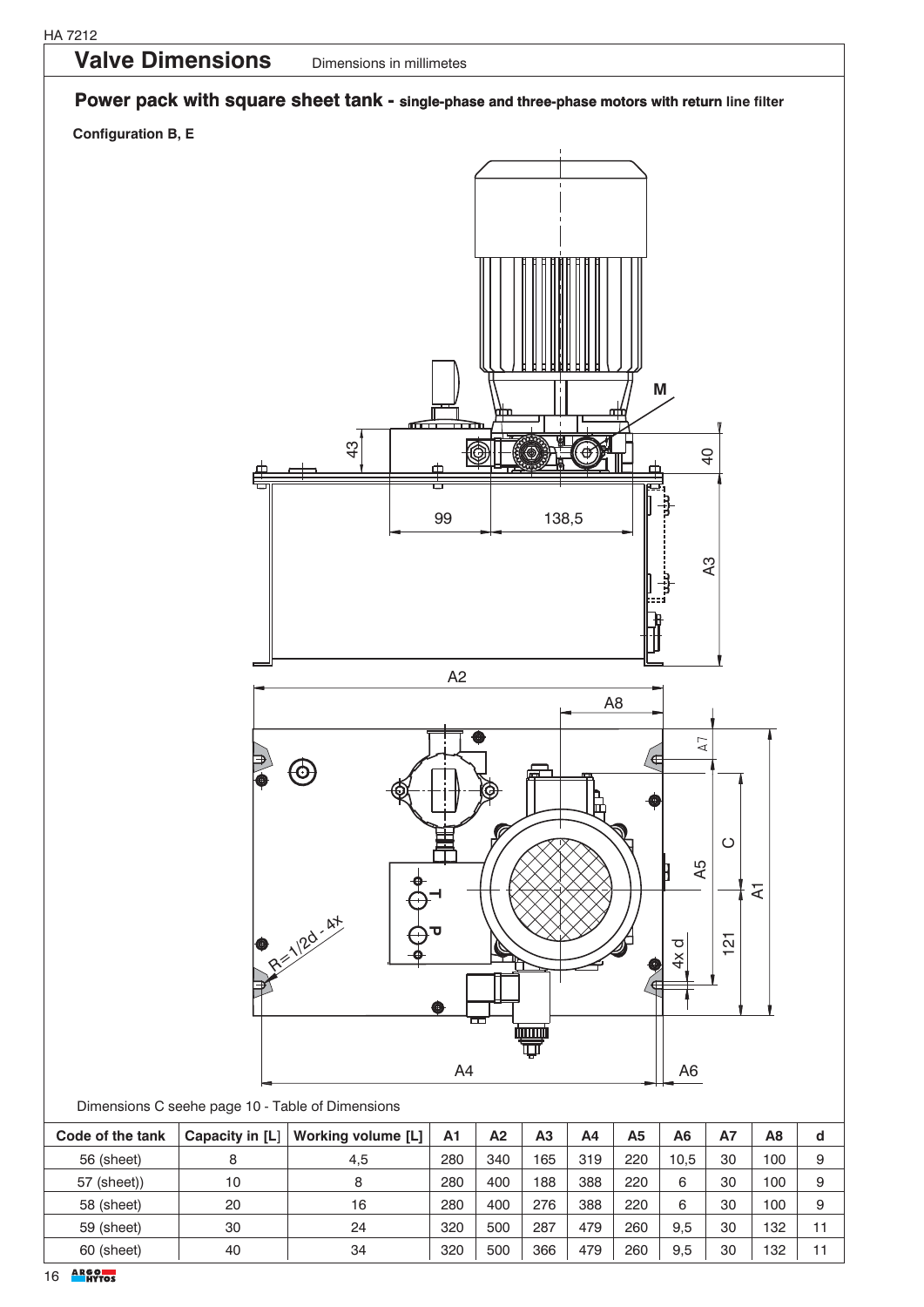